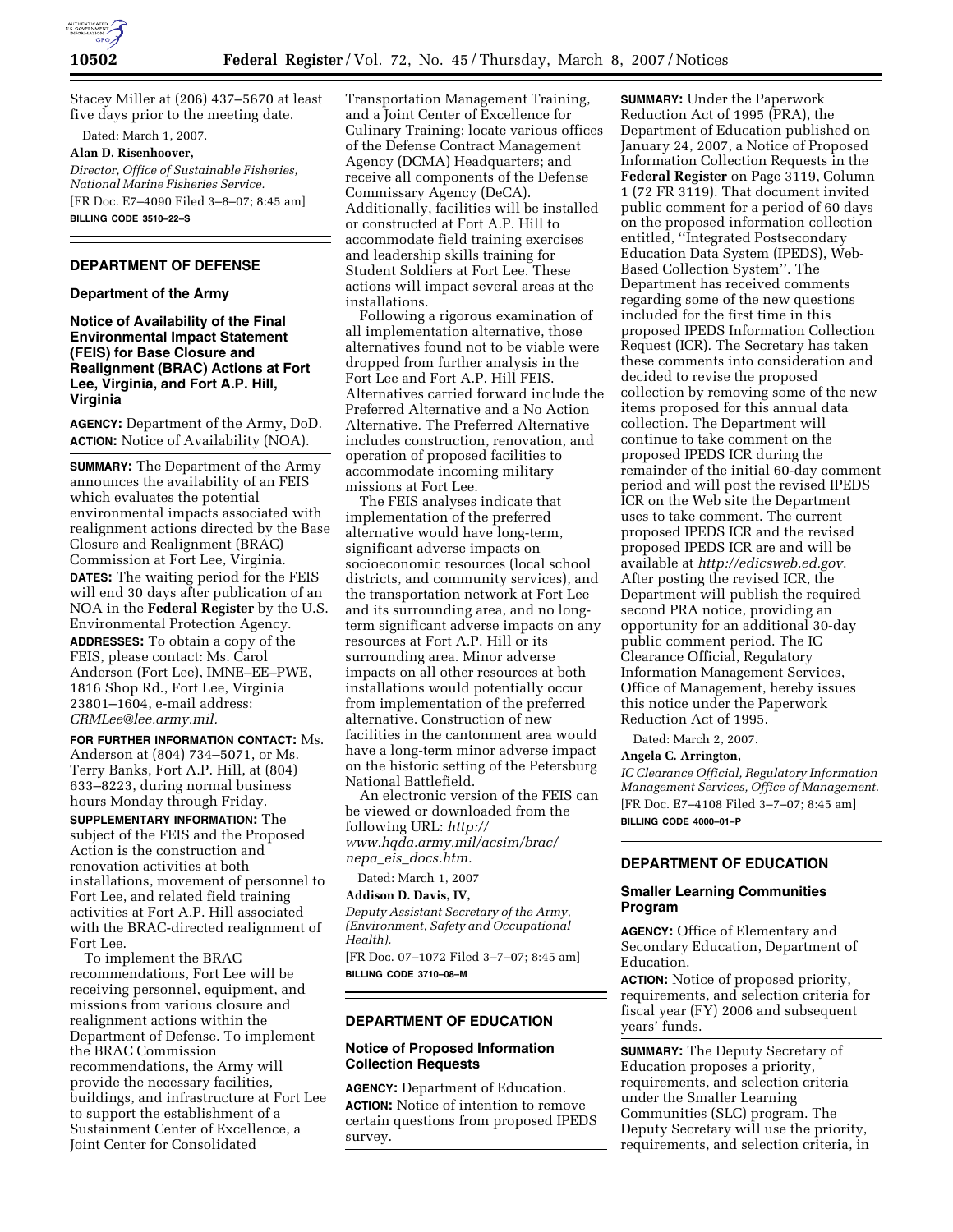addition to any other previously established priorities and requirements, for a competition using fiscal year (FY) 2006 funds and may use them in later years. We take this action to focus Federal financial assistance on an identified national need. We intend the priority, requirements, and selection criteria to enhance the effectiveness of SLC projects in improving academic achievement and the preparation of students for postsecondary education and careers.

**DATES:** We must receive your comments on or before April 9, 2007.

**ADDRESSES:** Address all comments about the proposed priority, requirements, and selection criteria to Gregory Dennis, U.S. Department of Education, 400 Maryland Avenue, SW., FB–6, room 3W243, Washington, DC 20202–6200. If you prefer to send your comments through the Internet, use the following address:

*smallerlearningcommunities@ed.gov.* 

You must include the term ''SLC Proposed Requirements'' in the subject line of your electronic message.

**FOR FURTHER INFORMATION CONTACT:**  Gregory Dennis. Telephone: (202) 205– 3784 or via Internet:

*smallerlearningcommunities@ed.gov.*  If you use a telecommunications device for the deaf (TDD), you may call the Federal Relay Service (FRS) at 1– 800–877–8339.

Individuals with disabilities may obtain this document in an alternative format (e.g., Braille, large print, audiotape, or computer diskette) on request to the contact person listed under **FOR FURTHER INFORMATION CONTACT**.

## **SUPPLEMENTARY INFORMATION:**

### **Invitation to Comment**

We invite you to submit comments regarding the proposed priority, requirements, and selection criteria. To ensure that your comments have maximum effect in developing the notice of final priority, requirements, and selection criteria, we urge you to identify clearly the specific proposed priority, requirement, or selection criterion that each comment addresses.

We invite you to assist us in complying with the specific requirements of Executive Order 12866 and its overall requirement of reducing regulatory burden that might result from the proposed priority, requirements, and selection criteria. Please let us know of any further opportunities we should take to reduce potential costs or increase potential benefits while preserving the effective and efficient administration of the program.

During and after the comment period, you may inspect all public comments about the proposed priority, requirements, and selection criteria at the U.S. Department of Education, FB6, room 3W243, 400 Maryland Avenue, SW., Washington, DC 20202 between the hours of 8:30 a.m. and 4 p.m., Eastern time, Monday through Friday of each week except Federal holidays.

### **Assistance to Individuals With Disabilities in Reviewing the Rulemaking Record**

On request, we will supply an appropriate aid, such as a reader or print magnifier, to an individual with a disability who needs assistance to review the comments or other documents in the public rulemaking record for the proposed priority, requirements, and selection criteria. If you want to schedule an appointment for this type of aid, please contact the person listed under **FOR FURTHER INFORMATION CONTACT**.

### **General**

The SLC program is authorized under Title V, Part D, Subpart 4 of the Elementary and Secondary Education Act of 1965 (ESEA) (20 U.S.C. 7249), as amended by the No Child Left Behind Act of 2001. It awards discretionary grants to local educational agencies (LEAs) to support the restructuring of large public high schools with enrollments of 1,000 or more students into smaller units. SLC structures include freshman academies, multigrade academies organized around career interests or other themes, ''houses'' in which small groups of students remain together throughout high school, and autonomous schoolswithin-a-school. These structural changes are typically complemented by other personalization strategies, such as student advisories, family advocate systems, and mentoring programs. As used in this notice, the terms *smaller learning community, large high school,*  and *BIA school* have the meanings assigned to them in the notice of final priority, requirements, definitions, and selection criteria (NFP) for this program, published in the **Federal Register** on April 28, 2005 (70 FR 22233).

Creating a more personalized learning experience for students has been a prominent part of high school improvement efforts in recent years, supported not only by the SLC program but also by States and private foundations. Several recently completed evaluations of SLCs have highlighted the strengths and limitations of these efforts. They have found, generally, that the implementation of SLCs and

complementary personalization strategies can increase student attendance, reduce disruptive behavior, and create a more orderly environment for learning. However, these structural changes and personalization strategies, by themselves, do not appear to improve student academic achievement and readiness for postsecondary education and careers.

Student learning gains have been seen only in those schools that also have made considerable changes in curriculum and instruction (Bernstein, et al., 2005; Kahne, Sporte, et al., 2006; Quint, 2006; Rhodes, Smerdon, 2005). Similarly, some large comprehensive high schools that have not implemented SLCs have significantly increased student achievement in reading or mathematics and narrowed achievement gaps by implementing more rigorous courses, providing extra support to struggling students, and systematically using data to improve instruction (ACT, Inc. and the Education Trust, 2005; Billig, Jaime, et al., 2005; National Center for Educational Accountability, 2005; Robinson, et al., 2005).

This evidence suggests that SLCs are most likely to be successful in raising academic achievement and improving other student outcomes if their implementation is integrated closely with improvements in curriculum and instruction. As some reform advocates have argued persuasively, the focus of these efforts should be on achieving what most students and their parents now consider to be the core mission of the American high school: preparing all students to succeed in postsecondary education and careers without need for remediation (Roderick, 2006).

Earning a bachelor's degree or higher is now the goal of an overwhelming majority of high school students, regardless of their race, gender, ethnicity, or family income. The percentage of high school sophomores who say they expect to earn a bachelor's degree or higher has nearly doubled over the last two decades, from 41 percent in 1980 to nearly 79 percent in 2002, with the largest increases occurring among American Indian and Alaskan Native, Hispanic, and lowincome students. Another 11 percent of 2002 sophomores said they expected to earn an associate's degree or postsecondary certificate (National Center for Education Statistics, 2006).

Yet too many young people do not receive the academic preparation, guidance, and support they need to achieve these ambitious aspirations. Many students lack a clear understanding of the academic requirements for entrance to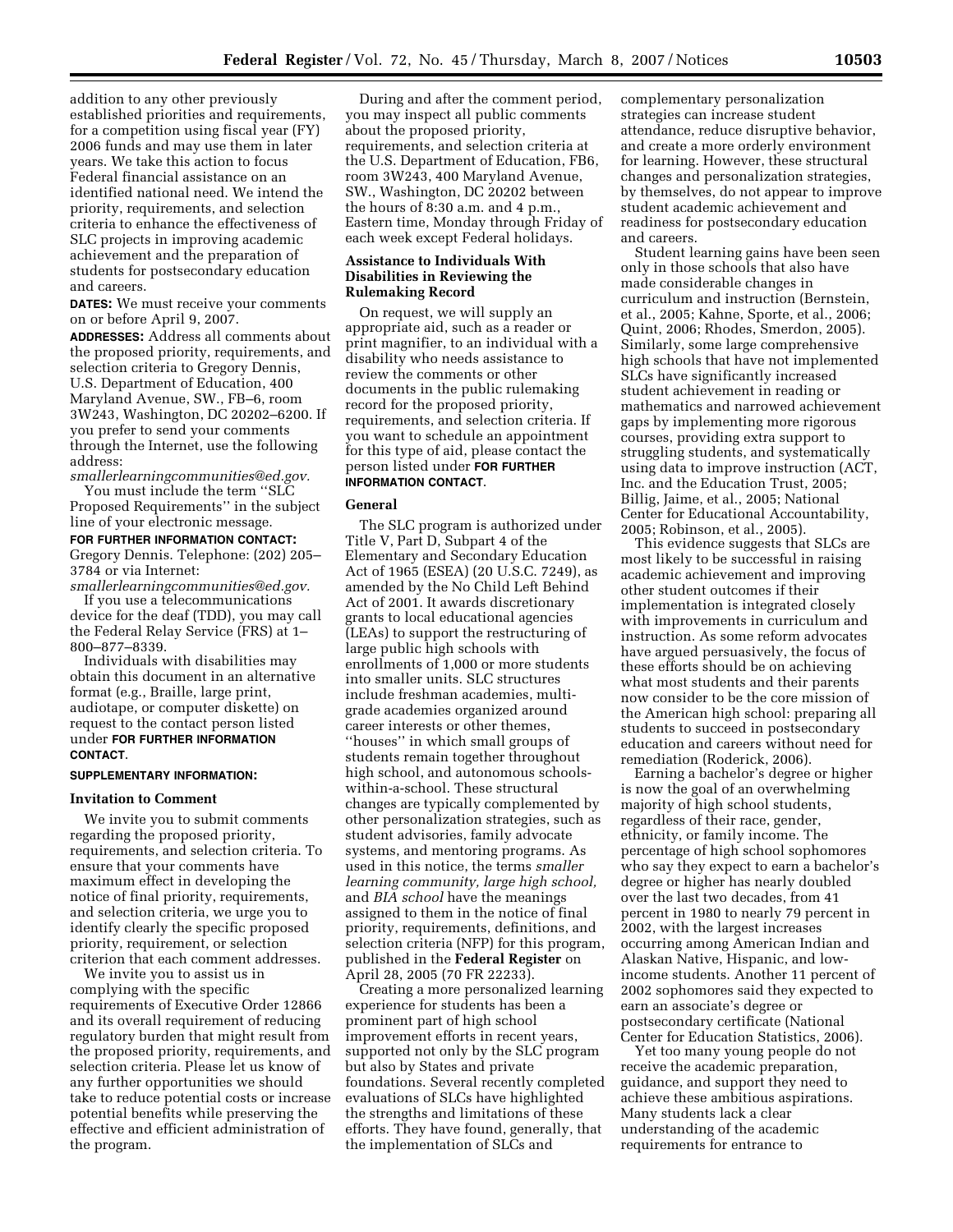postsecondary education, how to apply for postsecondary education, or options for financial aid (Horn and Chen, 2003; Horn and Nunez, 2000; and Kirst and Venezia, 2004). Most importantly, considerable numbers of young people are graduating from high school without the academic foundation needed to succeed in postsecondary education. According to the National Assessment of Educational Progress (NAEP), more than one-third of all high school seniors, and the majority of minority and lowincome seniors, scored ''below basic'' in mathematics in 2000. Just 17 percent scored proficient or higher. Similarly, on the NAEP reading assessment in 2002, only about one-third of 12th graders demonstrated proficient or advanced reading skills, while the reading skills of one-quarter of high school seniors were ''below basic.'' Fewer than 22 percent of the high school graduates who took the ACT college-entrance examination in 2004 demonstrated readiness to do collegelevel work in core subjects such as mathematics, English, and science (ACT, Inc., 2005). Consequently, a significant number of students begin their postsecondary education by enrolling in one or more remedial reading, writing, or mathematics courses (NCES, 2004).

Students who plan to enter the workforce immediately after high school, rather than pursue postsecondary education, also need a strong academic foundation. An emerging body of research indicates that the knowledge and skills needed to succeed in postsecondary education are comparable to those that employers expect from their entry-level workers (Achieve, Inc., 2004, 2005; ACT, Inc., 2006). Moreover, most students who decide initially that they do not want a postsecondary education and enter the workforce immediately after high school change their minds and decide within 18 months of high school graduation to pursue postsecondary education (Haimson, Deke, 2003).

For these reasons, we are proposing a priority and selection criteria that are intended to promote the integration of SLC implementation with efforts to improve the preparation of all students for postsecondary education and careers without need for remediation. We also propose other requirements to clarify statutory provisions, facilitate the review of applications, and promote the equitable distribution of limited SLC grant funds.

# **Discussion of Priority, Requirements, and Selection Criteria**

We will announce the final priority, requirements, and selection criteria in a notice in the **Federal Register**. We will determine the final priority, requirements, and selection criteria after considering responses to this notice and other information available to the Department. This notice does not preclude us from using additional priorities, requirements, definitions, and selection criteria, subject to meeting applicable rulemaking requirements.

**Note:** This notice does not solicit applications. In any year in which we choose to use this priority, we invite applications through a notice in the **Federal Register**. When inviting applications we designate the priority as absolute, competitive preference, or invitational.

The effect of each type of priority follows:

*Absolute priority:* Under an absolute priority we consider only applications that meet the priority (34 CFR 75.105(c)(3)).

*Competitive preference priority:*  Under a competitive preference priority we give competitive preference to an application by either (1) awarding additional points, depending on how well or the extent to which the application meets the competitive priority (34 CFR 75.105(c)(2)(i)); or (2) selecting an application that meets the competitive priority over an application of comparable merit that does not meet the priority (34 CFR 75.105(c)(2)(ii)).

*Invitational priority:* Under an invitational priority we are particularly interested in applications that meet the invitational priority. However, we do not give an application that meets the invitational priority a competitive or absolute preference over other applications (34 CFR 75.105(c)(1)).

# **Priority**

# *Preparing All Students To Succeed in Postsecondary Education and Careers*

This proposed priority supports projects that create or expand SLCs that are part of a comprehensive effort to prepare all students to succeed in postsecondary education and careers without need for remediation.

In order to meet this priority an applicant must demonstrate that, using SLC grant funds or other resources, it will:

(1) Provide intensive interventions to assist students who enter high school with reading/language arts or mathematics skills that are significantly below grade level to "catch up" quickly and attain proficiency by the end of 10th grade;

(2) Enroll students in a coherent sequence of rigorous English language arts, mathematics, and science courses that will equip them with the skills and content knowledge needed to succeed in postsecondary education and careers without need for remediation;

(3) Provide tutoring and other academic supports to help students succeed in rigorous academic courses;

(4) Deliver comprehensive guidance and academic advising to students and their parents that include assistance in selecting courses and planning a program of study that will provide the academic preparation needed to succeed in postsecondary education, early and ongoing college awareness and planning activities, and help in identifying and applying for financial aid for postsecondary education; and

(5) Increase opportunities for students to earn postsecondary credit through Advanced Placement courses, International Baccalaureate courses, or dual credit programs.

# **Application Requirements**

### *Proposed Application Requirements*

The Secretary proposes the following application requirements for this SLC competition. These proposed requirements are in addition to the content that all SLC grant applicants must include in their applications as required by the program statute under Title V, Part D, Subpart 4, Section 5441(b) of the ESEA, and the application requirements we established in the NFP for this program, published in the **Federal Register** on April 28, 2005 (70 FR 22233) in the following areas: Eligibility; School Report Cards; Consortium Applications and Educational Service Agencies; Student Placement; Including All Students; and Evaluation. LEAs, including BIA schools and educational service agencies, applying on behalf of large public high schools, are eligible to apply for a grant. A discussion of each proposed application requirement follows.

# 1. Types of Grants

We propose awarding implementation grants to applicants to support the creation or expansion of an SLC or SLCs within each targeted high school during the school year in which funds are first awarded. We do not propose funding any planning grants this year.

Grants will be awarded for a period up to 60 months. We propose to require that applicants provide detailed, yearly budget information for the total grant period requested. At the time of the initial award, the Department will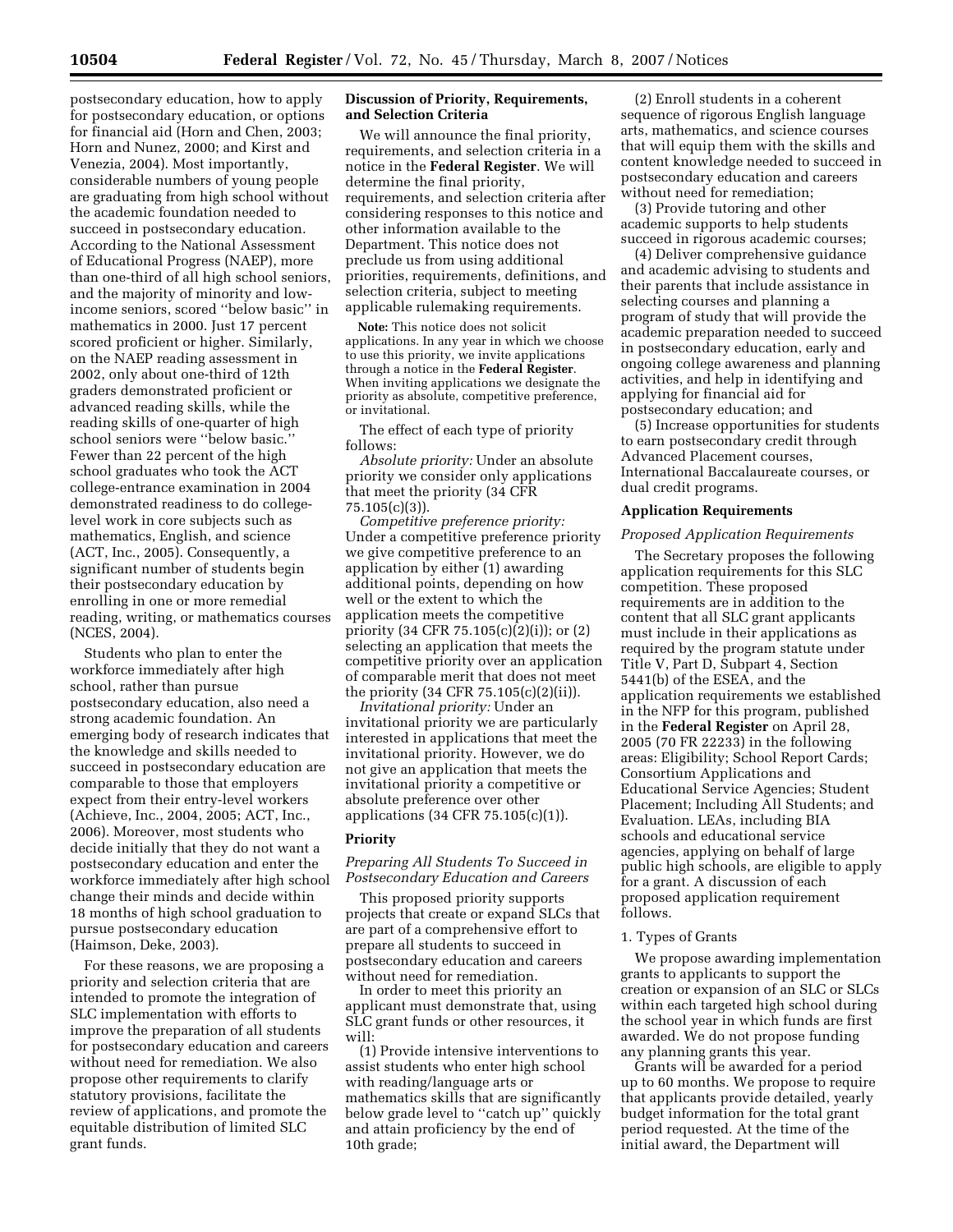provide funds for the first 36 months of the performance period. Funding for the remaining 24 months will be contingent on the availability of funds and each grantee's substantial progress toward accomplishing the goals and objectives of the project as described in its approved application.

### *Rationale*

Since the inception of the SLC program in 2000, the Department has awarded planning grants to more than 350 LEAs. Now, resources, planning tools, and research on SLCs and high school improvement strategies are much more prevalent and accessible for schools and LEAs than was the case at the outset of the SLC program. Therefore, the Department does not see a need to fund planning grants and, instead, intends to focus the SLC program on the actual implementation of projects to create or expand SLCs.

2. Budget Information for Determination of Award

We propose that LEAs may receive, on behalf of a single school, up to \$1,750,000, depending upon student enrollment in the school, during the 60 month project period. To ensure that sufficient funds are available to support awards to LEAs of all sizes, and not only the largest LEAs, we propose, as we have in previous years, to limit to 10 the number of schools that an LEA may include in a single application for a grant. LEAs applying on behalf of a group of eligible schools thus could receive up to \$17,500,000 per grant.

The following chart provides the ranges of awards per high school size that we are proposing:

| SLC Grant Award Ranges |
|------------------------|
|                        |

| Student enrollment                            | Award ranges per<br>school                 |
|-----------------------------------------------|--------------------------------------------|
| 1,000-2,000 Stu-<br>dents<br>2,001-3,000 Stu- | \$1.000.000-\$1.250.000                    |
| dents<br>3,001 and Up                         | 1,000,000-1,500,000<br>1,000,000-1,750,000 |

The actual size of awards would be based on a number of factors, including the scope, quality, and comprehensiveness of the proposed project, and the range of awards indicated in the application.

Applications that request more funds than the maximum amounts specified for any school or for the total grant would not be read as part of the regular application process. However, if, after the Secretary selects applications to be funded, it appears that additional funds remain available, the Secretary may

choose to read those additional applications that requested funds exceeding the maximum amounts specified. If the Secretary chooses to fund any of those additional applications, applicants would be required to work with the Department to revise their proposed budgets to fit within the appropriate funding range.

#### *Rationale*

In previous SLC competitions, some applicants have requested more funds than the amount that we indicated would be available for a grant. Their applications included activities that could only be implemented if the applicants received a funding amount that exceeded the maximum amount specified in the notice. This strategy put at a competitive disadvantage other applicants that requested funds within the specified funding range and outlined a less extensive set of activities. For this reason, we propose to read initially only those applications that request an amount that does not exceed the maximum amounts specified for the grants.

#### 3. Indirect Costs

We propose to require eligible applicants who propose to use SLC grant funds for indirect costs to include, as part of their applications, a copy of their approved indirect cost agreement.

#### *Rationale*

The Department needs a copy of the approved indirect cost agreement to verify the accuracy of the amount of indirect costs for which an applicant is seeking to use SLC funds.

### 4. Performance Indicators

We propose to require applicants to identify in their application specific performance indicators and annual performance objectives for each of these indicators. Specifically, we propose to require applicants to use the following performance indicators to measure the progress of each school:

(1) The percentage of students who score at or above the proficient level on the reading/language arts and mathematics assessments used by the State to determine whether a school has made adequate yearly progress under part A of Title I of the ESEA, as well as these percentages disaggregated by subject matter and the following subgroups:

(A) Major racial and ethnic groups;

(B) Students with disabilities;

(C) Students with limited English proficiency; and

(D) Economically disadvantaged students.

(2) The school's graduation rate, as defined in the State's approved accountability plan for Part A of Title I of the ESEA; and

(3) The percentage of graduates who enroll in postsecondary education in the semester following high school graduation.

Applicants would be required to include in their applications baseline data for each of these indicators and identify performance objectives for each year of the project period. We further propose to require recipients of grant funds to report annually on the extent to which each school achieves its performance objectives for each indicator during the preceding school year. We propose to require grantees to include in these reports comparable data, if available, for the preceding three school years so that trends in performance will be more apparent.

#### *Rationale*

While creating SLCs can appeal to teachers, students, and parents for many reasons, their fundamental purpose is to improve academic achievement and student success after high school. Assistance provided under the SLC program should also support and enhance the efforts of LEAs and schools to fulfill the ambitious goals of the No Child Left Behind Act of 2001.

For these reasons, it is important that projects measure their progress in improving student academic achievement and related outcomes. Two of the indicators we propose to use, student performance on reading/ language arts and mathematics assessments and the graduation rate, are the same indicators used by States to measure the progress of LEAs and high schools under Part A of Title I of the ESEA. Performance objectives for these indicators should equal or exceed the annual measurable objectives established by the State in its approved accountability plan for Part A of Title I of the ESEA.

Enrolling in postsecondary education is now a nearly universal aspiration among high school students and their parents. The third indicator we are proposing, entrance into postsecondary education in the semester following high school graduation, would measure the success of LEAs and schools in helping students achieve this goal. Performance objectives for this indicator should exceed the baseline level of performance and give particular emphasis to narrowing any gaps between students in general and economically disadvantaged students, students from major racial and ethnic groups, students with disabilities, and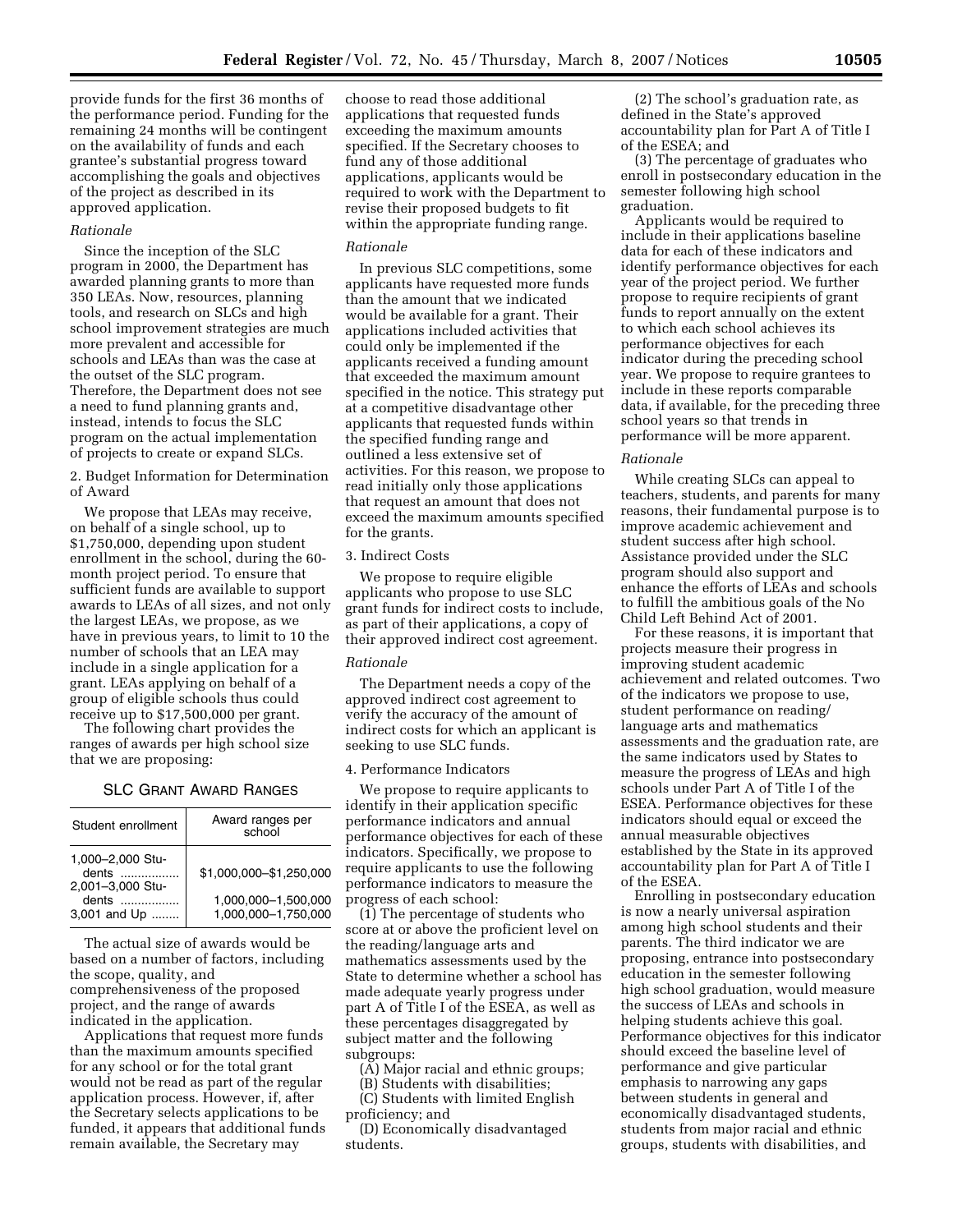students with limited English proficiency.

5. Required Meetings Sponsored by the Department

Applicants must set aside adequate funds within their proposed budget to send their project director to a two-day project directors' meeting in Washington, DC, in years one and two of the grant, and to send a team of five key staff members to attend a two-day regional institute in year one of the grant. The Department will host these meetings.

# *Rationale*

Convening all project directors at an initial meeting enables Department staff to provide introductory information on grants administration and Department regulations, and other topics of interest to new grantees. The second project directors' meeting is intended to provide project directors an opportunity to take stock of their implementation progress and to share with their peers what they have learned, their success, and any challenges encountered in the first year of implementation. Project directors will have an opportunity to ask questions of one another and consult with technical assistance providers at this second meeting. Regional institutes in year one will provide grantee teams with technical assistance that will be useful in implementing their projects.

# *Previous Grantees*

We propose to allow an LEA to apply only on behalf of a school or schools that will not receive funds through an SLC implementation grant that has a performance period that extends beyond the current fiscal year (September 30, 2007).

### *Rationale*

Schools included in implementation grants that will be active after September 30, 2007 do not need additional assistance. Since the Department has received more applications for SLC grants than it has been able to fund in recent years, we believe that targeting new awards to LEAs that will assist high schools that are not included in grants that will be active after September 30, 2007 would be equitable and make the best use of limited program funds.

# **Selection Criteria**

### *Proposed Selection Criteria*

We propose that the following selection criteria be used to evaluate applications for new grants under this program. We may apply these selection criteria to any SLC competition in the future.

## *Need for the Project*

In determining the need for the proposed project, we will consider the magnitude of the need for the services that will be provided and the activities that will be carried out by the proposed project.

#### *Quality of the Project Design*

In determining the quality of the design of the proposed project, we will consider the extent to which—

(1) Teachers, school administrators, parents and community stakeholders support the proposed project and have been and will continue to be involved in its development and implementation;

(2) The applicant has carried out sufficient planning and preparatory activities to enable it to implement the proposed project during the school year in which the grant award will be made;

(3) School administrators, teachers, and other school employees will receive effective, ongoing technical assistance and support in implementing structural and instructional reforms;

(4) The applicant will offer all students a coherent sequence of rigorous English language arts, mathematics, and science courses that will provide students with the knowledge and skills needed to succeed in postsecondary education and careers without need for remediation; and

(5) The proposed project is part of a districtwide strategy for high school redesign and strengthens the district's capacity to develop and implement smaller learning communities and improve student academic achievement as part of that strategy.

### *Quality of Project Services*

In determining the quality of the services to be provided by the proposed project, we will consider the extent to which the proposed project is likely to be effective in—

(1) Creating an environment in which a core group of teachers and other adults within the school know the needs, interests, and aspirations of each student well, closely monitor each student's progress, and provide the academic and other support each student needs to succeed;

(2) Equipping all students with the reading/English language arts, mathematics, and science knowledge and skills they need to succeed in postsecondary education and careers without need for remediation;

(3) Helping students who enter high school with reading/English language arts or mathematics skills that are

significantly below grade-level ''catch up'' quickly and attain proficiency by the end of the 10th grade;

(4) Providing teachers with the professional development, coaching, regular opportunities for collaboration with peers, and other supports needed to implement a rigorous curriculum and provide high-quality instruction;

(5) Increasing the participation of students, particularly low-income students, in Advanced Placement, International Baccalaureate, or dual credit courses; and

(6) Increasing the percentage of students who enter postsecondary education in the semester following high school graduation.

## *Support for Implementation*

In determining the adequacy of the support the applicant will provide for implementation of the proposed project, we will consider the extent to which—

(1) The management plan is likely to achieve the objectives of the proposed project on time and within budget and includes clearly defined responsibilities and detailed timelines and milestones for accomplishing project tasks;

(2) The project director and other key personnel are qualified to carry out their responsibilities, and their time commitments are appropriate and adequate to implement the SLC project effectively;

(3) The applicant will support the proposed project with funds provided under other Federal or State programs and local cash or in-kind resources; and

(4) The requested grant amount and the project costs are sufficient to attain project goals and reasonable in relation to the objectives and design of the project.

# *Quality of the SLC Project Evaluation*

In determining the quality of the proposed project evaluation to be conducted by an independent, thirdparty evaluator, we consider the extent to which—

(1) The evaluation will provide timely, regular, and useful feedback to the LEA and the participating schools on the success and progress of implementation, and identify areas for needed improvement; and

(2) The independent evaluator is qualified to conduct the evaluation.

### *Executive Order 12866*

This notice of proposed priority, requirements, and selection criteria has been reviewed in accordance with Executive Order 12866. Under the terms of the order, we have assessed the potential costs and benefits of this regulatory action.